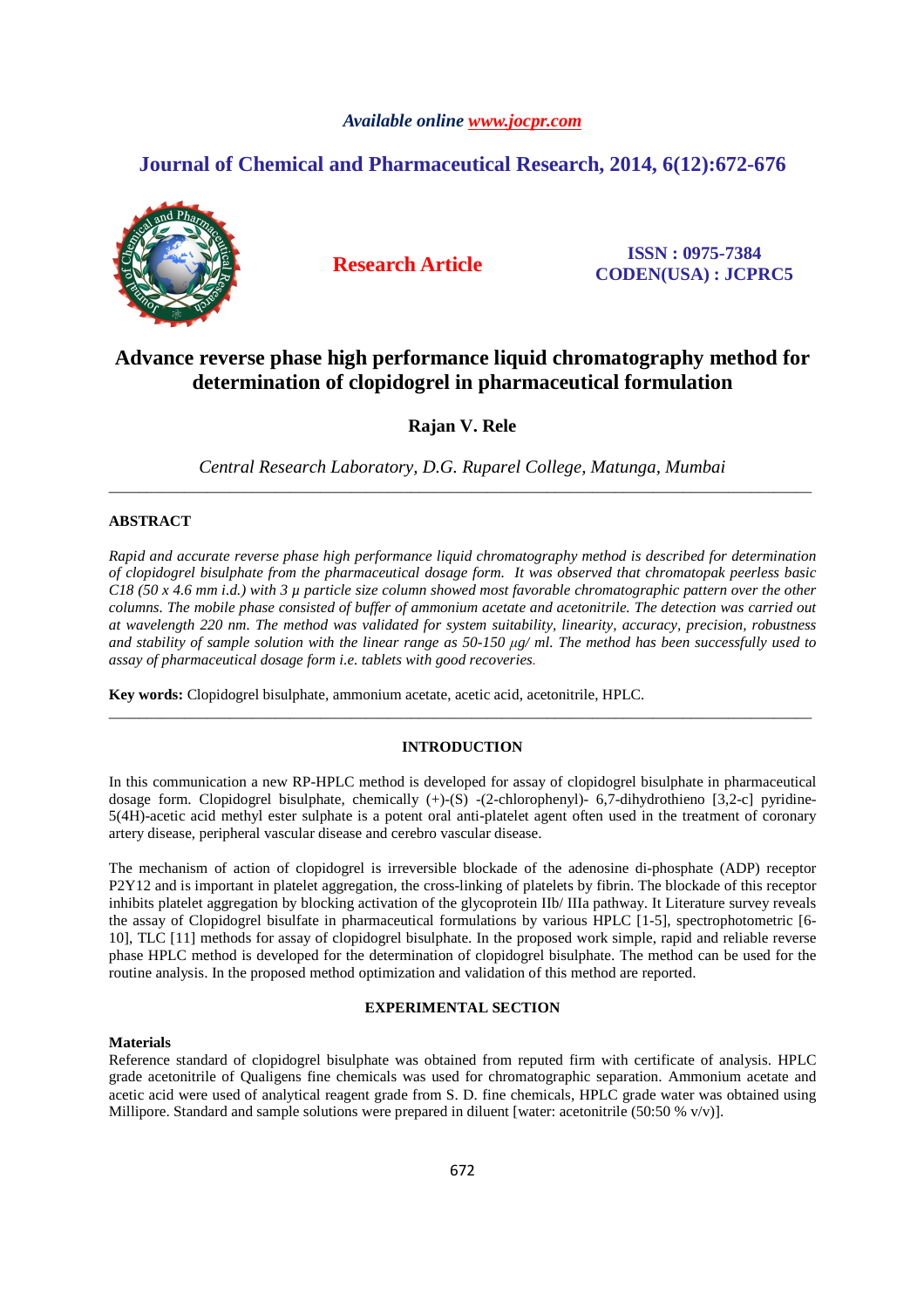#### **INSTRUMENTATION**

The HPLC system used was MERCK Hitachi HPLC system equipped with auto sampler (D 7200 separation module) and UV detector (D- 7400). The chromatogram was recorded and peaks quantified by means of PC based EZChrom Elite software.

*\_\_\_\_\_\_\_\_\_\_\_\_\_\_\_\_\_\_\_\_\_\_\_\_\_\_\_\_\_\_\_\_\_\_\_\_\_\_\_\_\_\_\_\_\_\_\_\_\_\_\_\_\_\_\_\_\_\_\_\_\_\_\_\_\_\_\_\_\_\_\_\_\_\_\_\_\_\_*

#### **Preparation Standard Stock Solution**

Standard Solution was prepared by transferring appropriate amount of clopidogrel bisulphate in 100 ml volumetric flask and making volume with diluent [Water: acetonitrile (50:50 % v/v) ] to get concentration of 1000 µg/ ml clopidogrel bisulphate .

# **Sample Solution**

Twenty tablets were weighed accurately and average weight of each tablet was determined. A powdered tablet equivalent to 100 mg was weighed accurately. It was transferred into a 100 ml volumetric flask. It was dissolved in small quantity of diluent [water: acetonitrile  $(50:50\% \text{ v/v})$ ] and diluted to 100 ml. volume using same diluent. It was further diluted to get 100 µg/ ml of clopidogrel bisulphate solution. It was sonicated for 15 minutes and filtered through Whatman filter paper no. 41. First few ml of the filtrate was discarded. The resulting solution was injected into the HPLC system.

# **Chromatographic conditions**

Chromatographic separation was performed at ambient temperature on a reverse phase Chromatopak peerless basic C18 (50 x 4.6 mm i.d.) with 3  $\mu$  particle size column. Mobile phase was consisted of buffer of 0.01 M ammonium acetate with 1 ml acetic acid (Solution A) and acetonitrile (Solution B) (35:65%  $v/v$ ) with isocratic system. The buffer was filtered and degassed before use. The flow rate of the mobile phase was adjusted to 1.0 ml /min. The detector wavelength was set at 220 nm. The injection volume of the standard and sample solutions was 10 µl.

### **Method Development**

Different columns containing octyl and octadecyl silane stationary phase were tried for the separation and resolution. It was found that Chromatopak peerless basic C18 (50 x 4.6 mm i.d.) with 3 µ particle size column more advantages over the columns. The drug solution was injected into the column and elution pattern of all the drug and resolution parameters were studied. In addition to this, UV spectrum of drug was recorded at the wavelength range from 200 to 350 nm and the response for optimization was compared. The choice of wavelength 220 nm was considered satisfactory, permitting the detection of drug with adequate sensitivity. (The spectrum of the drug is given in fig 1).



A typical chromatogram of the standard drug and sample are given in fig.2, 3.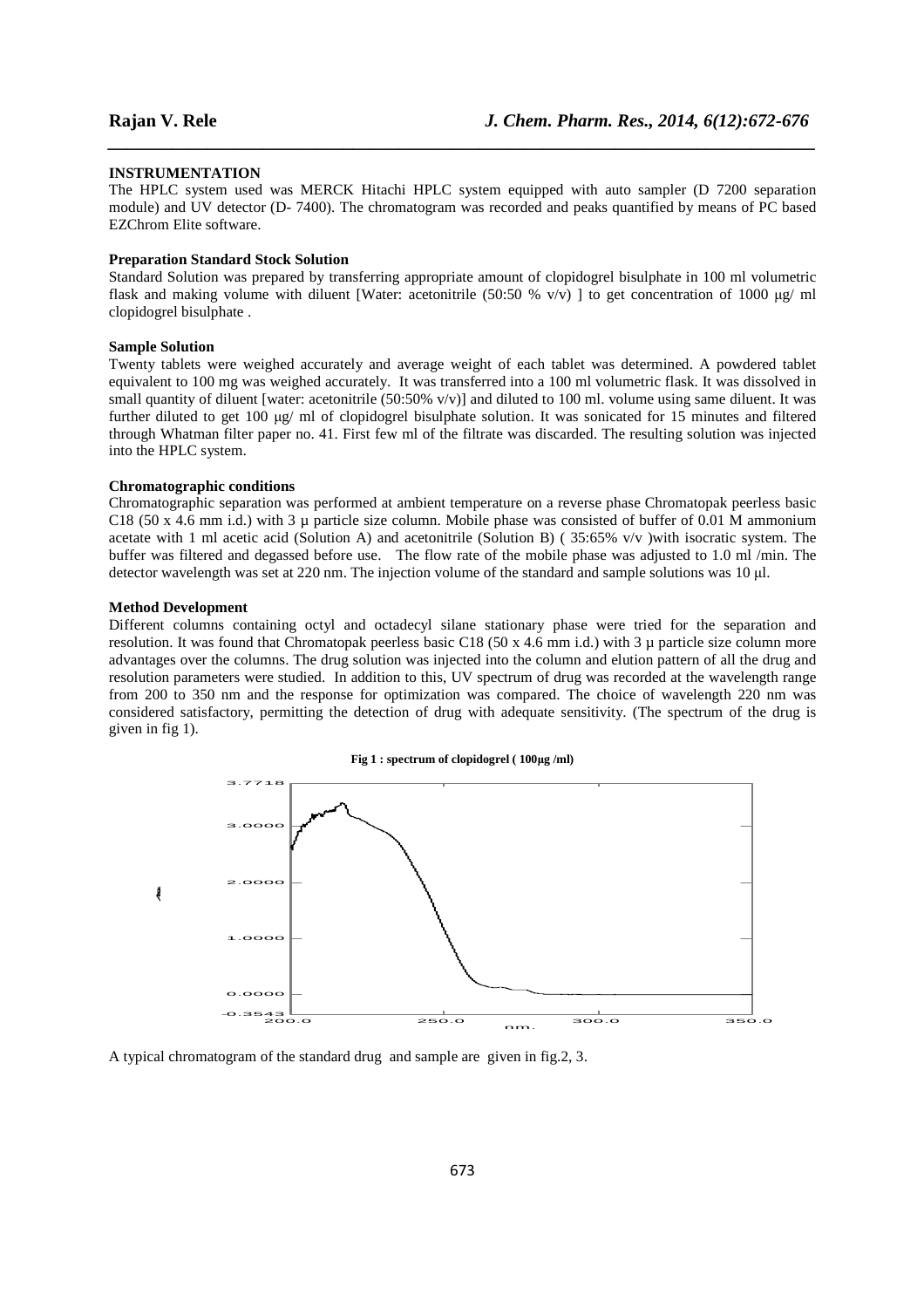

*\_\_\_\_\_\_\_\_\_\_\_\_\_\_\_\_\_\_\_\_\_\_\_\_\_\_\_\_\_\_\_\_\_\_\_\_\_\_\_\_\_\_\_\_\_\_\_\_\_\_\_\_\_\_\_\_\_\_\_\_\_\_\_\_\_\_\_\_\_\_\_\_\_\_\_\_\_\_* **Fig -2: A Typical chromatogram of clopidogrel bisulphate (standard)**

The relative chromatographic figures of merit are reported in table -1.



|            | Retention time | <b>Symmetry Factor</b> | No. of plates |  |
|------------|----------------|------------------------|---------------|--|
| 4.333 min. |                | 1 20                   |               |  |

\* Calculated at 5% peak height, <sup>+</sup> Calculated as  $N = 16 \binom{t_R}{w}^2$ 

# **RESULTS AND DISCUSSION**

# **METHOD VALIDATION**

### **System suitability**

System Performance parameters of developed HPLC method were determined by injecting standard solutions. Parameters such as number of theoretical plates and symmetry factor were determined. The results are shown in table 1, indicating good performance of the system.

# **Linearity**

Under the experimental conditions described above, linear calibration curve for drug was obtained throughout the concentration ranges studied. Regression analysis was done on the peak areas of the drug i.e. (y) v/s concentration (x). The regression analysis data obtained is tabulated in Table -2. The linear range was  $50 - 150 \text{ µg/m}$  of clopidogrel bisulphate.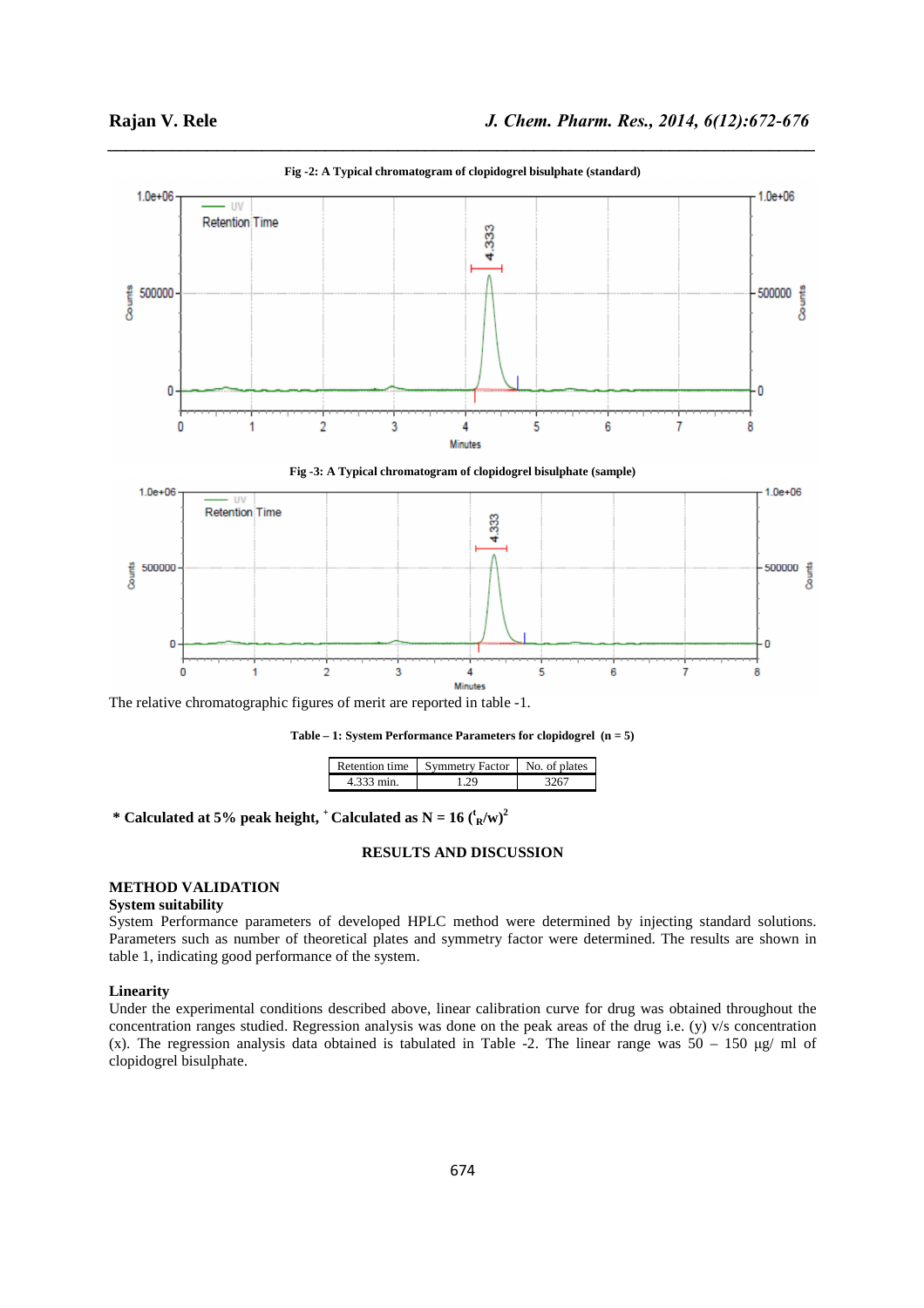| Parameters                         | Values |  |  |  |  |
|------------------------------------|--------|--|--|--|--|
| Correlation Coefficient (r)        | 0.999  |  |  |  |  |
| Intercept $(y)^*$                  | 276042 |  |  |  |  |
| Slope $(m)^*$                      | 66643  |  |  |  |  |
| * <i>For equation</i> $y = mx + c$ |        |  |  |  |  |

# *\_\_\_\_\_\_\_\_\_\_\_\_\_\_\_\_\_\_\_\_\_\_\_\_\_\_\_\_\_\_\_\_\_\_\_\_\_\_\_\_\_\_\_\_\_\_\_\_\_\_\_\_\_\_\_\_\_\_\_\_\_\_\_\_\_\_\_\_\_\_\_\_\_\_\_\_\_\_* **Table – 2: Linearity – Regression analysis data**

# **Accuracy**

Accuracy of the proposed method was determined by applying the described method to synthetic mixture containing known amount of each drug corresponding to 50 %, 100% and 150% of the nominal concentration. The accuracy was then calculated as the percentage of analyte recovered by the assay. The results of the recovery analysis are enclosed under table 3.

|  |  | Table - 3: Accuracy - %Recovery of each analyte |  |
|--|--|-------------------------------------------------|--|
|  |  |                                                 |  |

| level | test               | wt in mg | area     | quantity added in ppm | quantity recovered in ppm | % recovery | mean recovery |  |  |  |
|-------|--------------------|----------|----------|-----------------------|---------------------------|------------|---------------|--|--|--|
|       |                    | 10.29    | 3461339  | 51.25                 | 51.01                     | 99.54      |               |  |  |  |
| 50%   | 2                  | 10.32    | 3482165  | 51.25                 | 51.17                     | 99.84      | 99.82         |  |  |  |
|       |                    | 10.36    | 3503718  | 51.25                 | 51.29                     | 100.07     |               |  |  |  |
|       |                    | 10.10    | 6799780  | 102.5                 | 102.10                    | 99.61      |               |  |  |  |
| 100%  | 2                  | 10.01    | 6759122  | 102.5                 | 102.40                    | 99.90      | 99.46         |  |  |  |
|       | 3                  | 10.23    | 6835631  | 102.5                 | 101.33                    | 98.86      |               |  |  |  |
|       |                    | 10.39    | 10386824 | 153.75                | 151.60                    | 98.60      |               |  |  |  |
| 150%  | 2                  | 10.25    | 10312818 | 153.75                | 152.58                    | 99.24      | 99.09         |  |  |  |
|       | 3                  | 10.21    | 10291799 | 153.75                | 152.86                    | 99.42      |               |  |  |  |
|       | Mean of % recovery |          | 99.45    |                       |                           |            |               |  |  |  |

## **Precision**

The method Precision was established by carrying out the analysis of powdered tablet containing the drug. The assay was carried out by using proposed analytical method in six replicates. The values of relative standard deviation lie well within the limit indicating the repeatability of the method. The results obtained are tabulated in table - 4.

|  |  |  |  | Table – 4 : Precision – Method Precision. |
|--|--|--|--|-------------------------------------------|
|--|--|--|--|-------------------------------------------|

| <b>Test solution</b> | Area              | $%$ assay |
|----------------------|-------------------|-----------|
| test-1               | 6810366           | 99.78     |
| test-2               | 6791530           | 99.32     |
| test-3               | 6793062           | 99.63     |
| test-4               | 6814625           | 100.24    |
| test-5               | 6781702           | 100.53    |
| test-6               | 6741374           | 99.93     |
|                      | <b>Mean Assay</b> | 99.91     |

#### **Robustness**

The robustness of the method is determined as a measure of the analytical methods capability to be unaffected by small variation in method parameters.

The different variations are as given bellow: Variation in composition of mobile phase compositions by  $\pm 2$  units Variation in wavelength by  $\pm$  5 nm

Variation in flow rate by  $\pm$  0.2 ml

The results of the analysis of the samples under the conditions of the above variation indicated the nature of robustness of the method.

#### **Stability of Solution**

Stock solution stability was checked for 24 hrs at room temperature. The drug solutions were found to be stable for the specified period. Stock Solution of sample and standard contain 1000 µg/ ml.